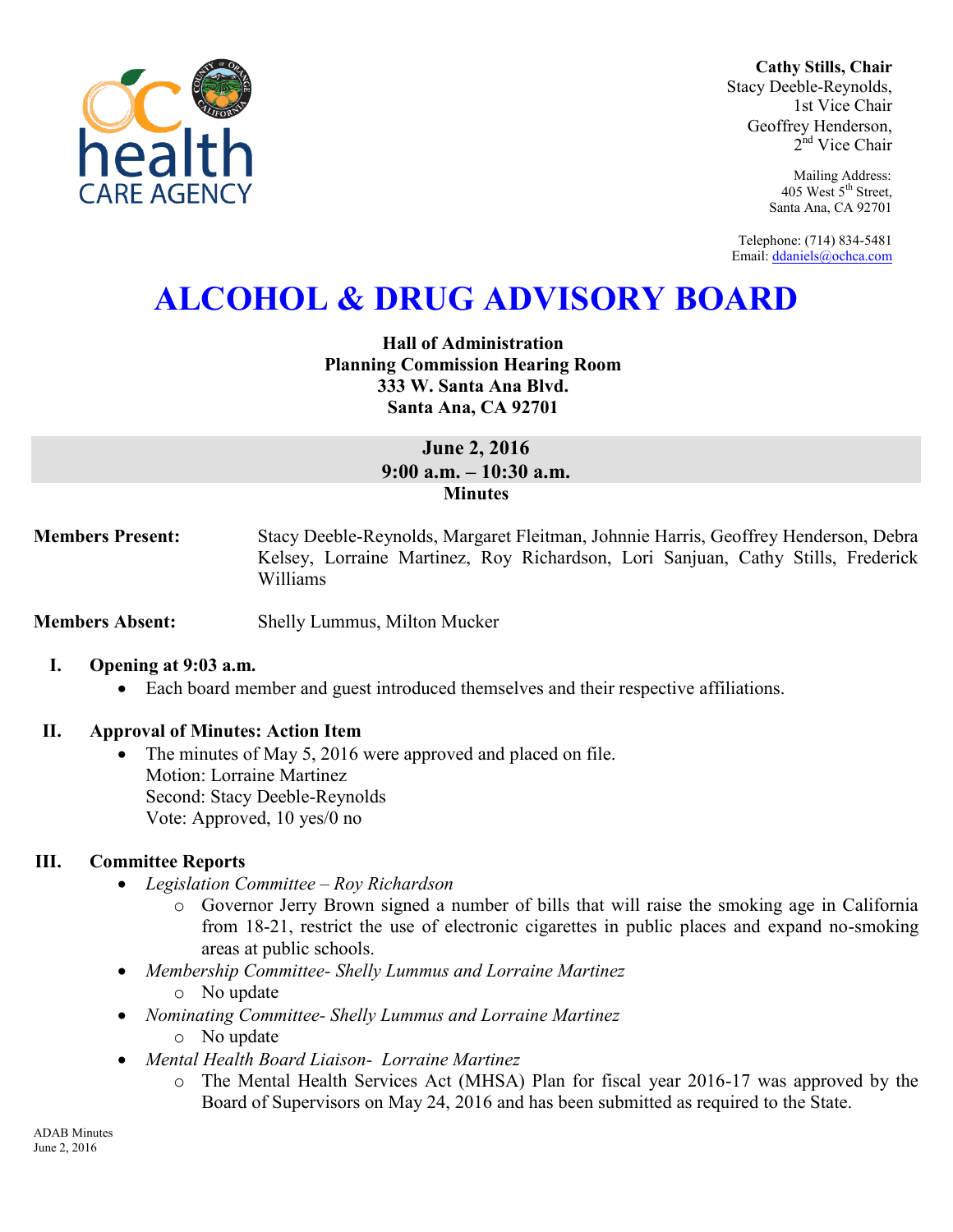- *Provider Meeting- Cathy Stills and Lorraine Martinez* 
	- o Behavioral Health Services (BHS) will be implementing a new hybrid system for substance use disorder residential treatment effective the new fiscal year in early July. This new system will replace the current gate keeping wait list process that is currently being used.
- *Criminal Justice Treatment Committee Geoff Henderson* 
	- o Geoff provided an update on the recent law enforcement resource fair at the Honda Center. The event was a success with over 200 persons participating. The next OCREP meeting will be on July 12, 2016 with a focus on behavioral health topics.
- Community Collaborative Committee:
	- o *Orange County RX & OTC Coalition: Margaret Fleitman* 
		- Last meeting included a comprehensive presentation on opioid and prescription addiction.
	- o *Orange County Substance Abuse Prevention Network (OCSAPN): Stacey Deeble-Reynolds* 
		- OCSAPN conference will be on September 22, 2016. Various agencies will participate in this annual event. The primary focus on the speakers this year will be mindfulness, brain development, and dual diagnosis. Stacy also shared information about the Parent Support Services Fair hosted by the Orange County Department of Education. The event will be on Friday, June 8, 2016 at Orange Coast Community College from 9 – 11 a.m.
	- o *Mental Health Services ACT (MHSA) Steering Committee: Cathy Stills, Shelly Lummus, Geoff Henderson* 
		- No update.
	- o *Orange County Tobacco Education Coalition (OCTEC): Stacy Deeble-Reynolds* 
		- The coalition will be recognizing a variety of school districts that have effective tobacco and drug prevention programs in place. This will be similar to what the coalition did last with CVS pharmacies, in acknowledging those stores who demonstrate best practices.

## **IV. Old Business-**

- Stacy Deeble-Reynolds Marijuana Letter to Board of Supervisors
	- Stacy inquired on if a response has been received from the Board of Supervisors on the Marijuana letter submitted by the ADAB. Danielle will follow-up.

## **V. New Business-**

- Lorraine Martinez Elimination of Risk Reduction, Education, and Community Health (REACH) HIV **Services** 
	- o Lorraine shared concern regarding the REACH program no longer providing HIV and hepatitis C testing services for the providers.
	- o Annette Mugrditchian provided an update that this change is due to federal funding which will no longer be available for HIV or hepatitis C testing in drug treatment settings. Annette also reported that the department is looking to see if there is available prevention funding that can pay for some of these services to continue.

## **VI. Behavioral Health Services (BHS):**

*Annette Mugrditchian* – Annette reported that the department received feedback from the providers on the gate keeping system and in response will implement a new system. The goal of the new system will provide for increased access to services by the clients. The department's residential and detox agreements were approved by the Board of Supervisors on May 24, 2016. We will have at least 165 beds for next fiscal year. Finally, Annette reported that there are two new Division Managers in Adult and Older Adult Behavioral Health, Jenny Hudson and Linda Molina.